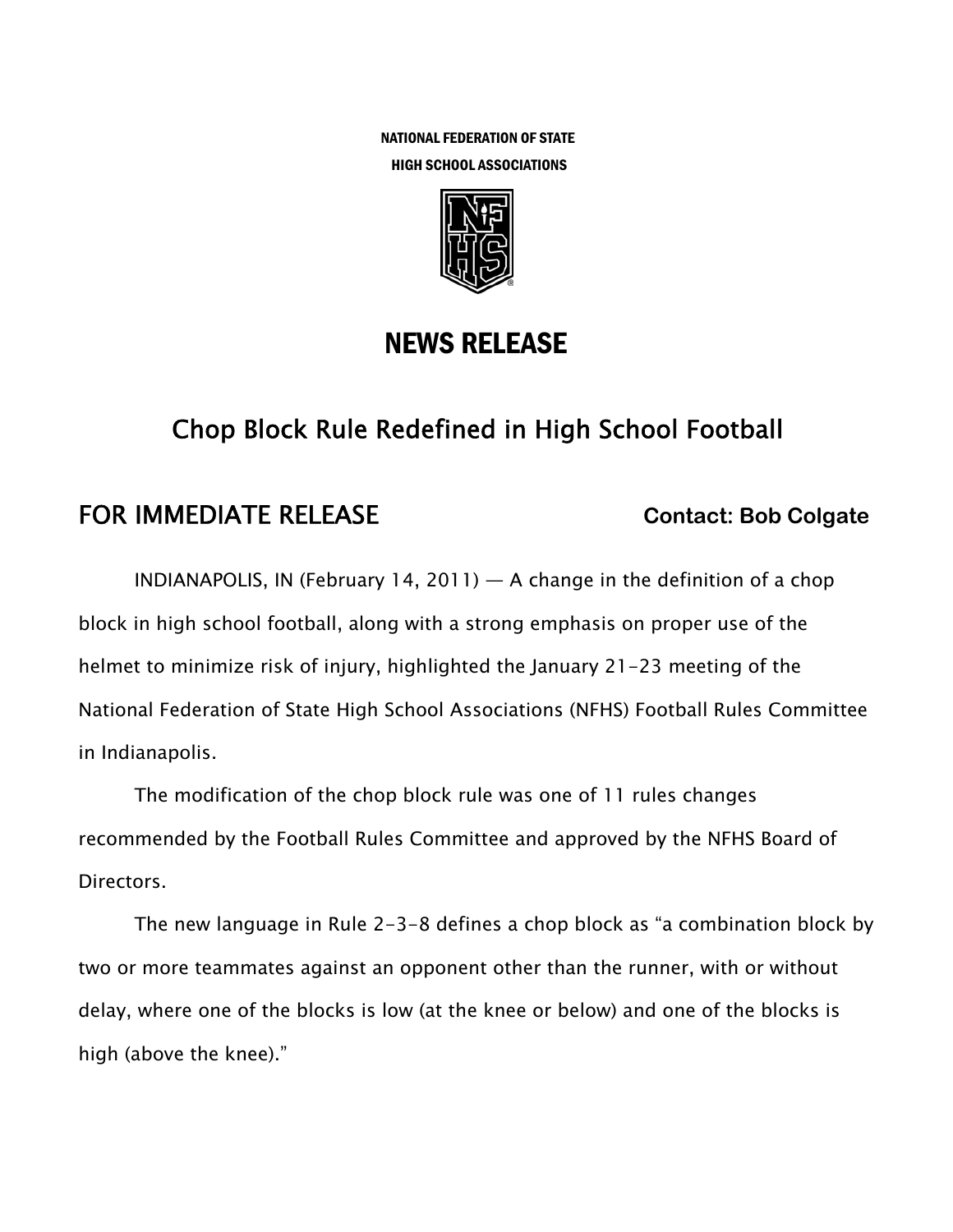Previous language defined a chop block as "a delayed block at the knees or below against an opponent who is in contact with a teammate of the blocker in the free-blocking zone."

Bob Colgate, NFHS assistant director and liaison to the Football Rules Committee, said that any combination block where one block is high (above the knee) and one block is low (at or below the knee) will constitute a chop block – with or without delay between the blocks. He also noted that a low-low combination block is no longer a chop block.

Although not an official rules change, perhaps the most significant action by the committee was the issuance of the 2011 Points of Emphasis on concussions, helmets and contact above the shoulders.

The NFHS has been the leader in establishing playing rules to deal with concussions. Last year, the NFHS implemented new guidelines for the management of a student exhibiting signs, symptoms or behaviors consistent with a concussion. In addition, the NFHS developed a free online course entitled *Concussion in Sports - What* You Need to Know, which has been viewed by more than 135,000 persons.

"The committee chose not to change many of the playing rules as it intends to ensure the continued focus on minimizing risk of injury to high school football players," said Julian Tackett, chairman of the NFHS Football Rules Committee and commissioner of the Kentucky High School Athletic Association. "The minimal number of rules changes in high school football this year verifies that the country feels like the game is in great shape."

In other rules changes, the committee standardized the rules regarding the replacement of apparently injured players, players who exhibit concussion signs and symptoms, and players who are bleeding or have blood on their body or uniform.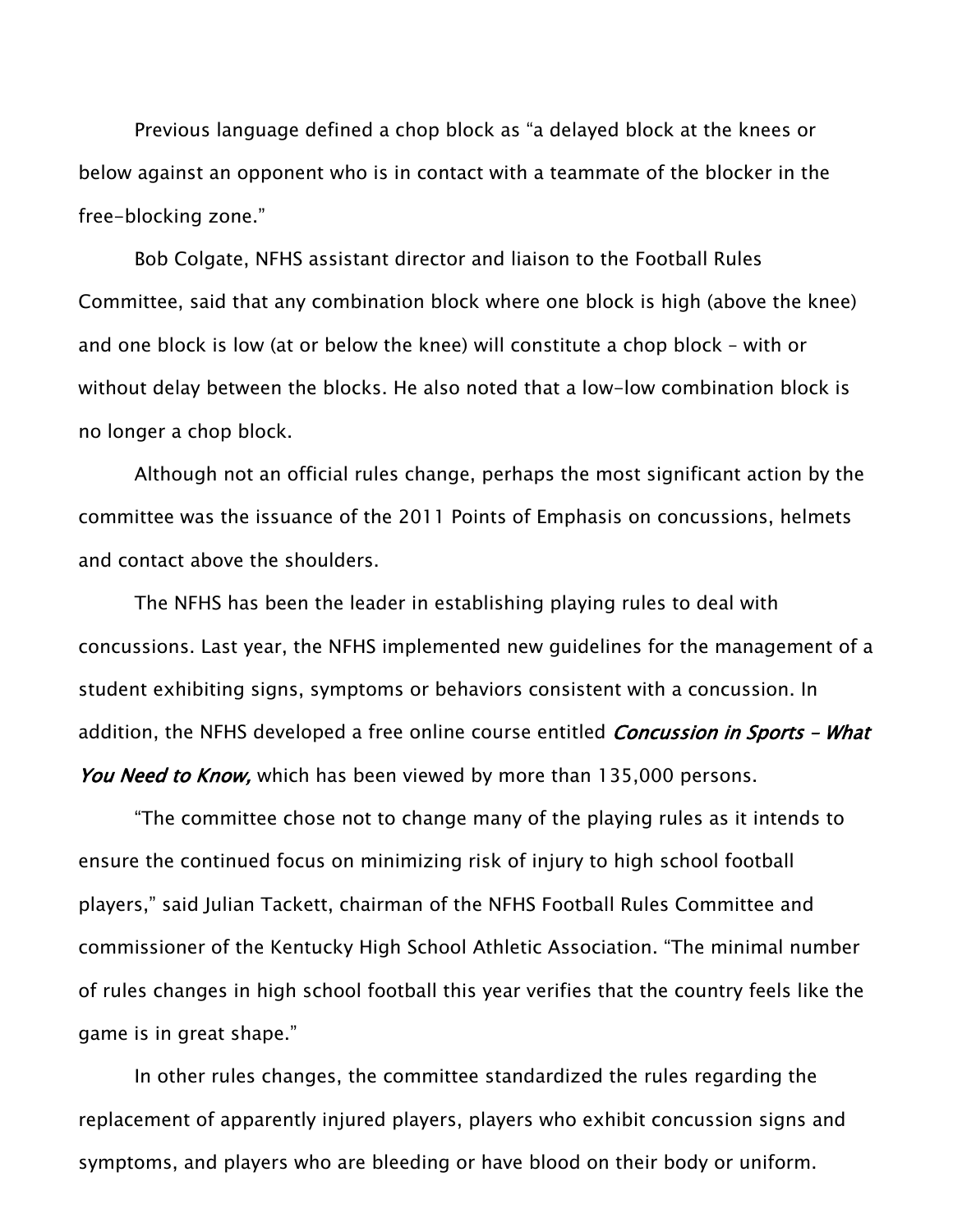Players removed in any of these situations must leave the game for at least one down, and the time-out is an officials' time-out, not one charged to the team.

The rules committee also defined two types of authorized team conferences – the "Outside Nine-yard Mark Conference" and the "Between Nine-yard Mark Conference." When an injury occurs and the referee grants an authorized conference, it must be an "Outside Nine-yard Mark Conference." Colgate said this will provide medical personnel time and space to address the injured player.

Three changes were approved in Rule 1 – The Game, Field, Players and Equipment. In Rule 1-1-8, language was added to note that "game officials maintain administrative responsibilities for the contest through the completion of any required reports or correspondence in response to any action occurring while the officials have jurisdiction." The revised rule further notes that "state associations may intercede in the event of unusual incidents after the officials have signaled the end of the game or in the event a game is terminated prior to the conclusion of regulation play."

In Rule 1-5-1, the detailed specifications for thigh guards were deleted because they were not necessarily applicable to newer technologies used in current production. The requirements for wearing thigh guards and that the guards be unaltered from the manufacturer's original design/production remain part of the rule.

Restrictions on eye shade were added to Rule 1-5-3c. If used, eye shade must be applied using a single solid stroke under each eye.

"The committee's intent was that eye shade be located below and within the width of the eye socket and not extend below the cheekbone," Colgate said. "No words, numbers, logos or other symbols of any type may be included within the eye shade."

Four changes were approved by the committee in Rule 9 – Conduct of Players and Others. Those revisions include the following: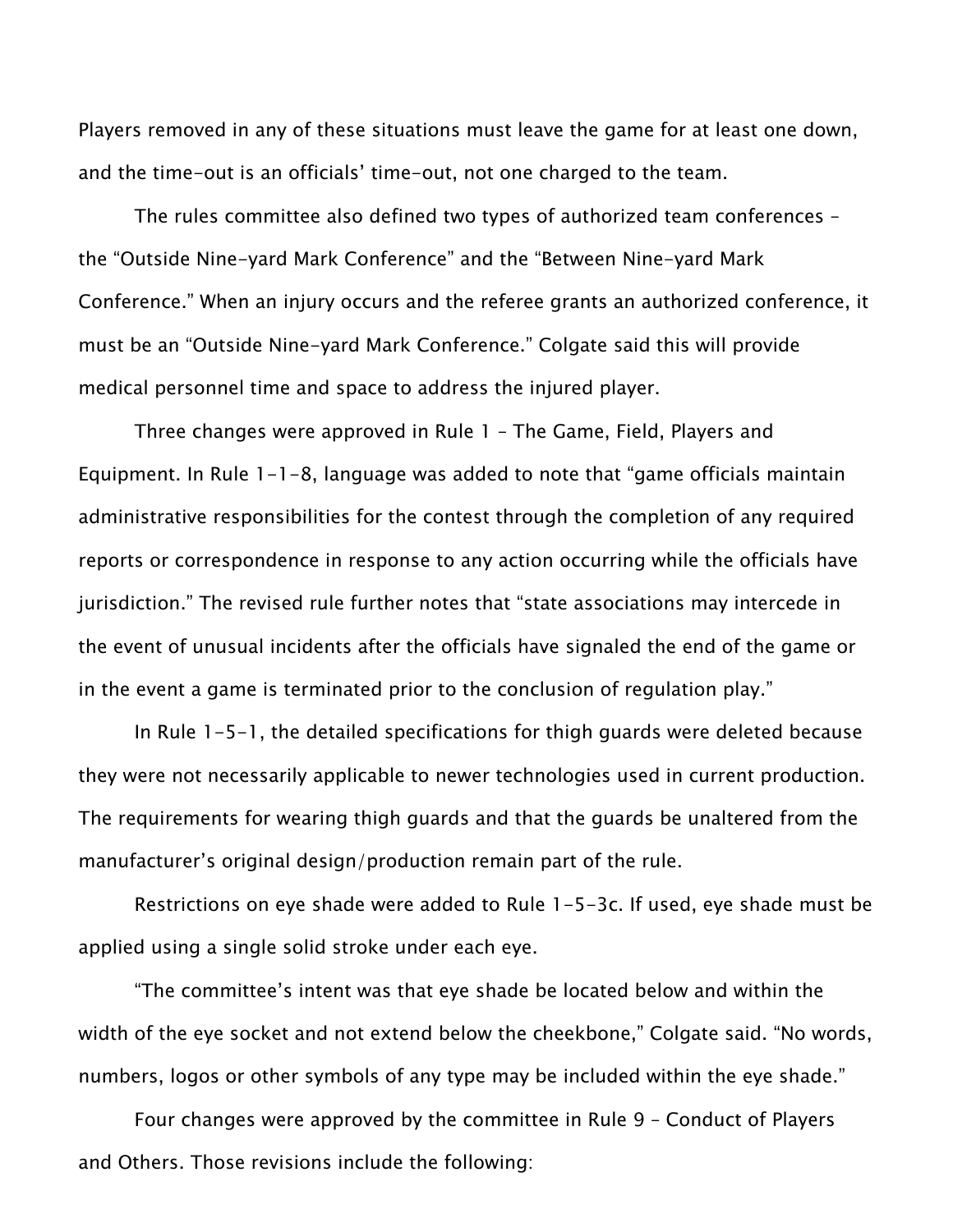- All horse-collar fouls being treated as live-ball fouls.
- Roughing-the-passer penalties being enforced from the dead-ball spot when there is no change of team possession and the dead-ball spot is beyond the line of scrimmage.
- The illegal participation rule including a player who intentionally goes out of bounds and, while out of bounds, affects the play, touches the ball or otherwise participates.
- Establishing an unsportsmanlike foul against the head coach for failure to adhere to the limits on squad members being on the field of play during the coin toss.

A final change was made regarding running clock/mercy rules in nine-, eightand six-player rules.

Football is the No. 1 participatory sport for boys at the high school level with 1,135,052 participants in the 2009-10 school year, according to the High School Athletics Participation Survey conducted by the NFHS through its member state associations. In addition, the survey indicated there were 1,350 girls who played football in 2009-10.

**# # #** 

#### About the National Federation of State High School Associations (NFHS)

The NFHS, based in Indianapolis, Indiana, is the national leadership organization for high school sports and fine arts activities. Since 1920, the NFHS has led the development of education-based interscholastic sports and fine arts activities that help students succeed in their lives. The NFHS sets direction for the future by building awareness and support, improving the participation experience, establishing consistent standards and Rules for competition, and helping those who oversee high school